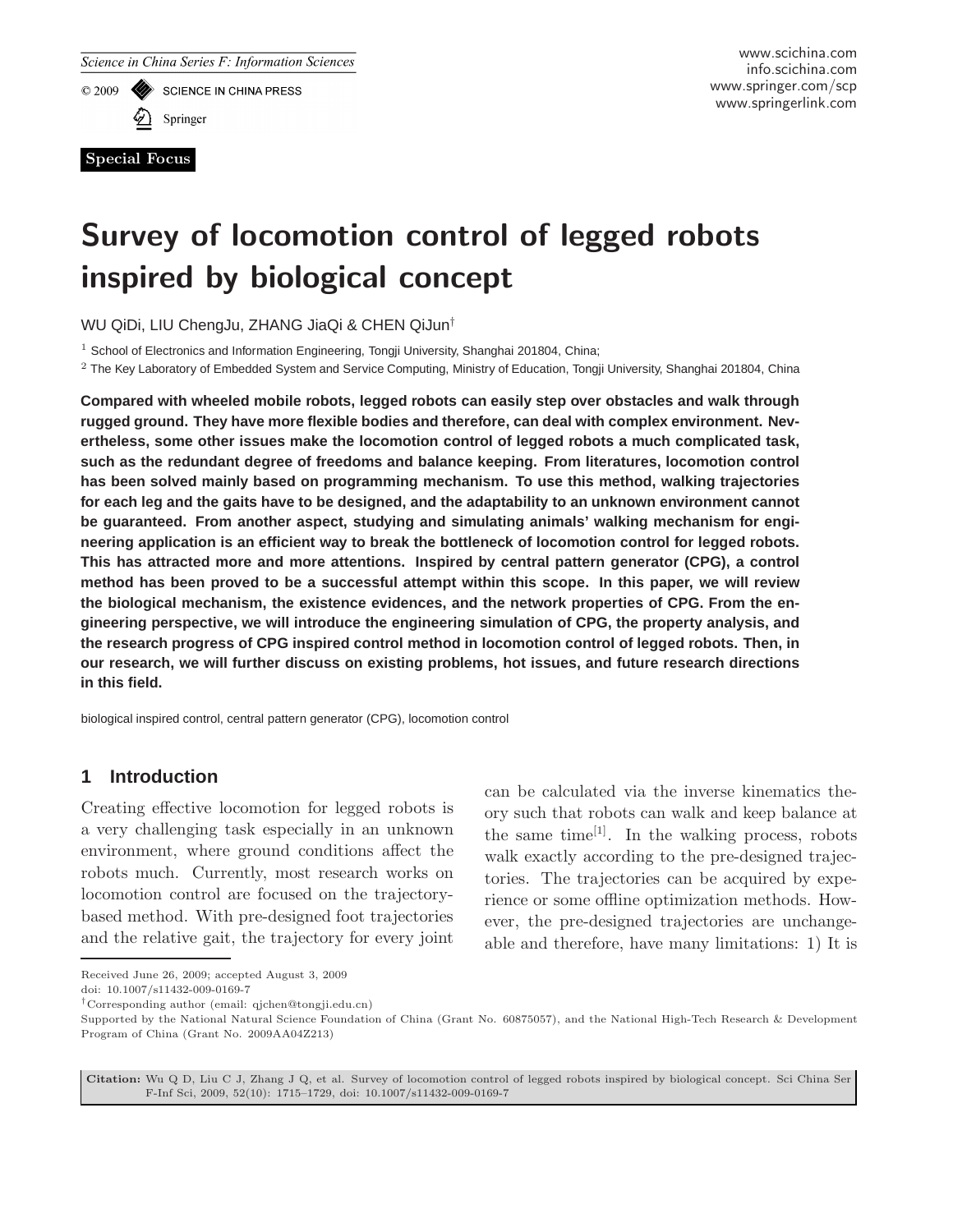difficult to get proper walking trajectories. 2) The trajectories are sensitive to ground conditions. If ground conditions change the trajectory may not fit the ground conditions any more. Although we can design many trajectories for different terrains and switch among them while walking<sup>[2]</sup>, it cannot cover all the situations the robot encounters. In short, this method cannot solve the problem of robots' walking in an unknown environment.

Nature has always been a major inspiration source for engineers and scientists to solve technical problems. Animals walk smoothly and freely. It is expected to have better performances for locomotion of legged robots if we could design a system that has a similar structure and function as animals'.

Animals' or human's locomotion usually has high stability and adaptability. For instance, when we are walking, we do not need to consider how high we should lift up our feet and where to step. We just do it subconsciously. While walking on a slippery ground, we step in a shorter distance and with slower speed. On the other hand, when going up a hill, we bend down a little bit. What an easy thing for us.

Why does human has such a good rhythmic movement? Biologists believe that central pattern generator (CPG) is the answer to this question. CPG is a kind of neural network that can endogenously produce rhythmic patterned outputs<sup>[3−5]</sup>. It is distributed throughout the lower thoracic and lumbar regions of the spinal cord and responsible for different walking patterns<sup>[6,7]</sup>.

Based on biology discoveries, Shik<sup>[8]</sup>, Cruse<sup>[9]</sup> and Brewer et al.<sup>[10]</sup> initially introduced the CPG mechanism into robot locomotion control. Thereafter, various CPG models have been built and have been used to control rhythmic motions for robots. Acting as a locomotion control mechanism, CPG has many features:

(1) It can produce periodic control signals even without any sensory inputs and higher orders. However, the sensory inputs and higher orders can modulate the activity of CPG. So, with the CPG inspired method, robots can either walk on flat terrain with an open loop control or adaptively walk on irregular terrain with a closed loop control.

(2) It is a distributed control method. Normally one CPG unit controls one joint of a robot, and a CPG network coordinates all joints to complete a movement. By modulating the parameters of a CPG network, it can generate output signals with different phase relationships. These phase relationships can be used to acquire different gaits.

(3) It can adapt to the environment. The motion planning process is separated with the control loop in the traditional programming method. But CPG network is a dynamic system. It combines neural system, body, and environment. The neural system produces signals to control the body to move in an environment. The reaction from the environment to the body modifies the parameters of the neural system to change control signals.

With these features, CPG brings a new way to deal with locomotion control of robots with multi degrees of freedom in a real environment. In this paper, we will begin with the biological research and the development of CPG. Then we will review the applications in engineering fields, and introduce our own research and experiments. At last, we will discuss the existing problems and the future study directions.

## **2 Biological development of CPG**

### 2.1 Neurobiology research on CPG

Since the original research on animals' locomotion, there exist two hypotheses. One is Reflex theory, and the other is CPG theory. The Reflex theory is based on feedbacks from the peripheral stimulus. According to this theory, the activation of effector organs during locomotion might be triggered by feedbacks from sensor organs in the skin and the moving parts of the body. So, if the neural feedback loop is cut off, the body would not produce next movement<sup>[11]</sup>. But this theory is proved to be unreasonable. In his famous experiment, Brown in  $1911^{[12,13]}$  tested a decerebrated cat on a treadmill. When the treadmill was set to run, not only could locomotion patterns be observed which were very close to the normal ones, but also the cat changed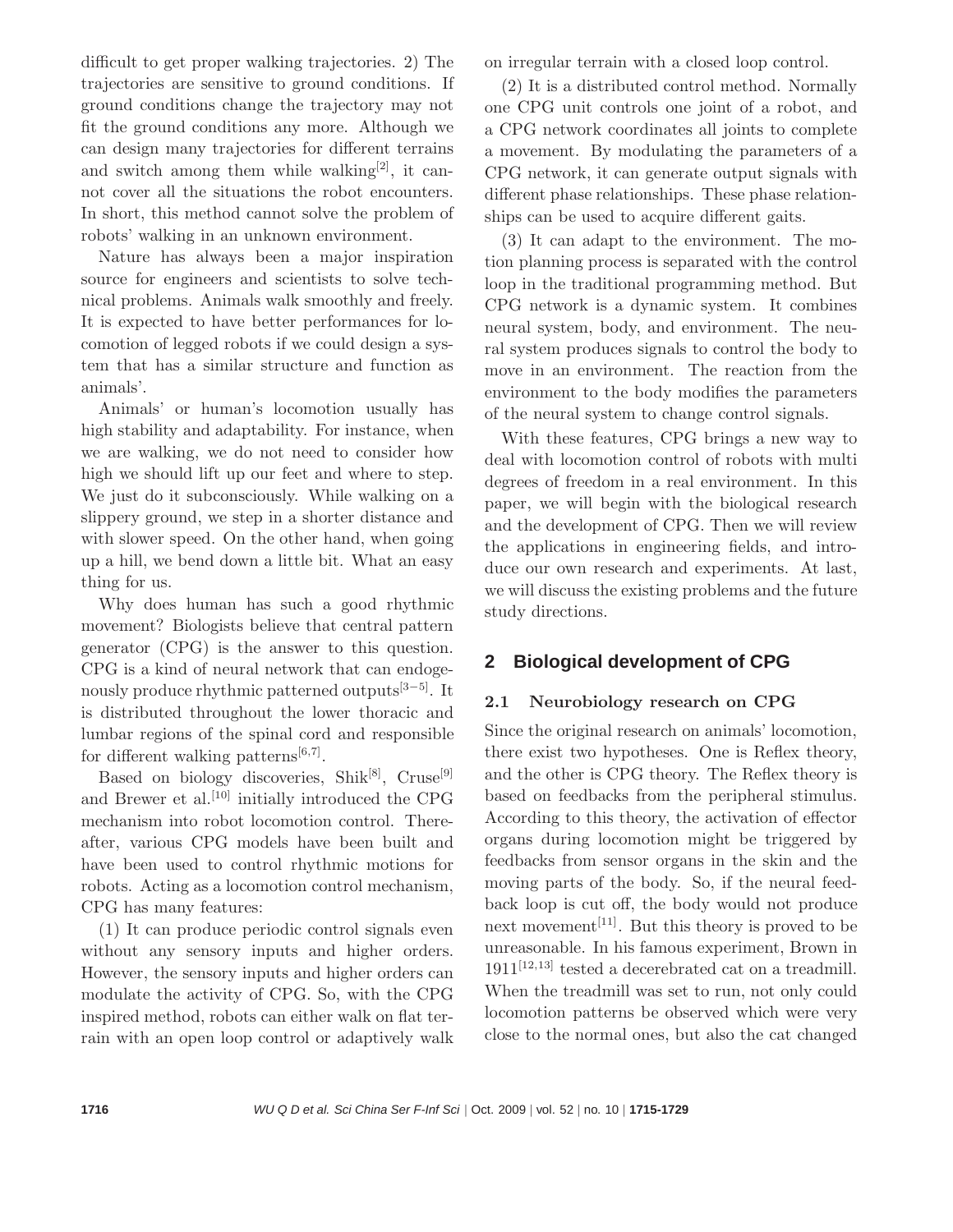gaits according to the treadmill's running speed. From this experiment, we can know that there might exist a locomotion pattern generator that produces movement even without brain. Besides, Brown proposed a half-centre oscillator model as the basis to alternate activities of flexors and extensors during walking. The half-centre oscillator model consisted of two neurons that did not have rhythmogenic ability individually. But, when the two neurons were reciprocally coupled, the oscillator would produce alternating rhythmic movement<sup>[14]</sup>. A research on the walking learning infant indicated that lower level central nervous system, especially the spinal cord, played an important role in walking control<sup>[15]</sup>. All these experiments above demonstrate that central nervous system does not necessarily need sensory feedbacks to generate rhythmic movement.

After Brown's experiment, more scholars have focused on CPG and tried to find out its configuration. In 1966, Skin et al.<sup>[16]</sup> explicitly argued that CPG controlled animals' rhythmic movements. Grillner and other scholars<sup>[17,18]</sup> gave further demonstration and found that CPG could be a small neural network to produce periodic oscillation under certain physical conditions. This conclusion emerged from experiments on a variety of invertebrate and vertebrate species, such as the heart beating CPG of leech<sup>[19]</sup>, the swallowing CPG of lobster<sup>[20]</sup>, and the swimming CPG of  $\text{lamprey}^{[21,22]}.$ 

Because the central nervous system does not change too much during evolution, bipedal, similar to quadruped, may possess CPG as well to control locomotion[23]. Duysens and Henry forecasted the possibility of the CPG's existence in primates and humankind $[24]$ . For example, infants could produce certain quasi walking movement with a peripheral stimulus<sup>[25]</sup>. The anencephalus still had stepping movement on stimulation<sup>[26]</sup>. Whether CPG works on human is still controversial<sup>[27,28]</sup>.

#### 2.2 The properties of CPG

CPG can produce basic rhythmic signals all by itself. Sensory information may modify the outputs of the pattern generator. Also, CPG accepts orders from higher level nervous system, such

as brain, to adjust the initiation of a rhythmic movement, control walking speed, and perform gait transitions[29−31]. A decerebrate adult salamander was tested by Cabelguen<sup>[32]</sup>. He found that when the salamander was stimulated by electrical microstimulation, it generated two locomotor modes, stepping and swimming. Grillner<sup>[33−37]</sup> gained the same result from his research. At the same time, experiments proved the peripheral stimulus's effect on CPG. In ref. [38], Masakazu proposed that CPG could be coupled with an input signal, and the output signal would be affected by the input signal's amplitude, frequency and phase information. Selverston<sup>[39]</sup> studied neuron chain and neuron matrix. He proposed that the behavior of a CPG network was a collective behavior of neuron circuits. In other words, the neuron circuits in a CPG network with different frequencies will become entrained at intermediate frequencies.

Drew[40] did a survey on CPG from the view of neurophysiology. He drew the following conclusions: (1) CPG existed in animal bodies. (2) CPG was made of many coupled units, and we could use one CPG or several CPGs to control one degree of freedom. (3) CPG produced rhythmic signals by itself, while the higher order and feedbacks from environment would modulate the outputs of CPG.

### 2.3 Walking control network of vertebrates

The walking control network of vertebrate can be illuminated by Figure 1.

Animals' walking control can be considered hierarchical and modular<sup>[41]</sup>. In Figure 1, the control structure is mainly divided into three parts: higher-level central nervous system, lower-level central nervous system (CPG), and feedbacks. The higher-level central nervous system determines the initiation of locomotion, walking direction, and walking speed. CPG controls extensors and flexors, and coordinates all joints. Higher orders and feedbacks are necessary to modulate the whole network working properly.

Musculo-skeletal system is a key point in walking control and is used as an actuator. It is connected with motoneurons and therefore, gets control sig-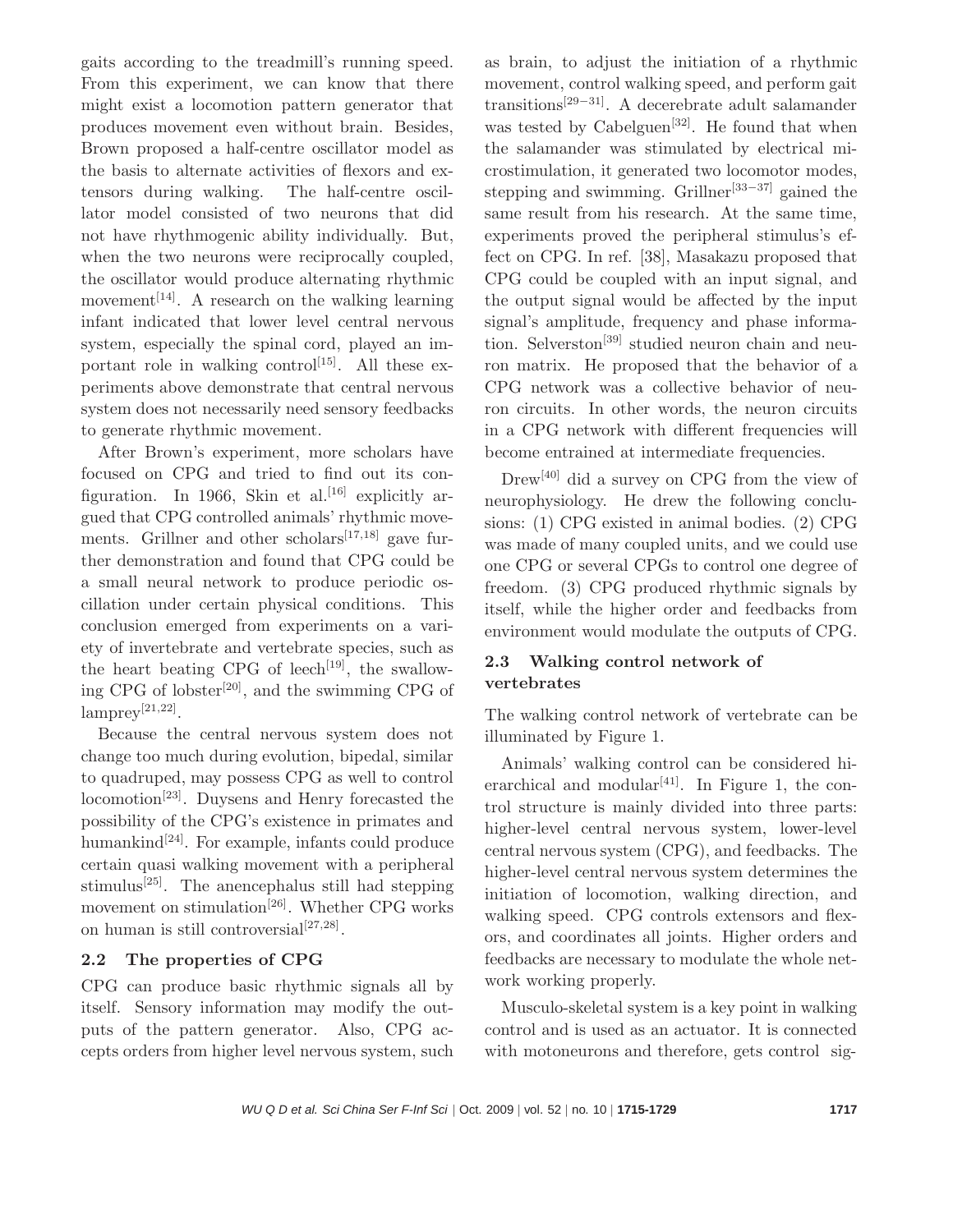

Figure 1 The basic control system of the animal locomotion (modified from ref. [42]).

nals from CPG. Sensory information about an environment is used as feedbacks. Central nervous system processes the feedback information quickly to adapt the gait to the new environment. The main reflexes in adaptive walking control are spinal reflexes and vestibular reflexes. Spinal reflexes, such as stretch reflex, flexor reflex, and posture reflex, refer to the reflexes confined on the spinal cord. They play an important role in walking control. Stretch reflex controls muscles' contraction degree, enhances muscles' strength, and maintains limbs and spinal column in their correct positions. Flexor reflex is activated to contract limbs when receiving stimulation from skin or muscles. It helps animals to avoid obstacles. Posture reflex can coordinate different muscles to maintain a proper posture<sup>[43]</sup>. Vestibular reflexes are responsible for the body's balance<sup>[44]</sup>.

So, the final walking control signals are the result of the mutual interaction of central nervous system and reflexes system. Higher-level central nervous system sends orders. Then, CPG produces rhythmic signals and these signals are passed to musculo-skeletal system by motoneurons to generate a movement. Last, body receives feedback information and reflexes to produce further movement commands. A new loop begins.

## **3 Engineering simulation and property analysis of CPG**

From the control perspective, animals' locomotion

control network can be treated as a feedforward plus feedback control system. Higher-level central nervous system, like cerebrum, cerebellum, brainstem, etc. performs as a feedforward controller to send out initial values of the locomotion. Sensory information about an environment is used as feedbacks to maintain the stability of the locomotion. From the engineering perspective, CPG neural circuits are distributed systems composed of nonlinear coupled oscillators. Rhythmic signals are generated through the phase coupling of oscillators, and different phase relationships can be produced by changing the coupling methods among oscillators. For robots, different phase relationships correspond to different gait patterns.

This biologically inspired control technique is well suited to control robots with multiple degrees of freedom as it can generate coupled control signals for all joints. Therefore, from the perspective of engineering applications, the study of CPG inspired control method has become a hot topic. In this section, we will review different kinds of mathematical models that are commonly used in the CPG related studies.

#### 3.1 Typical engineering CPG models

#### 3.1.1 Neuron CPG models.

(1) H-H type models. One of the most famous neuron models is the Hodgkin-Huxley (H-H) model<sup>[45−48]</sup>. It uses a squid giant axon preparation to measure membrane potentials and ionic currents, and models these currents with a four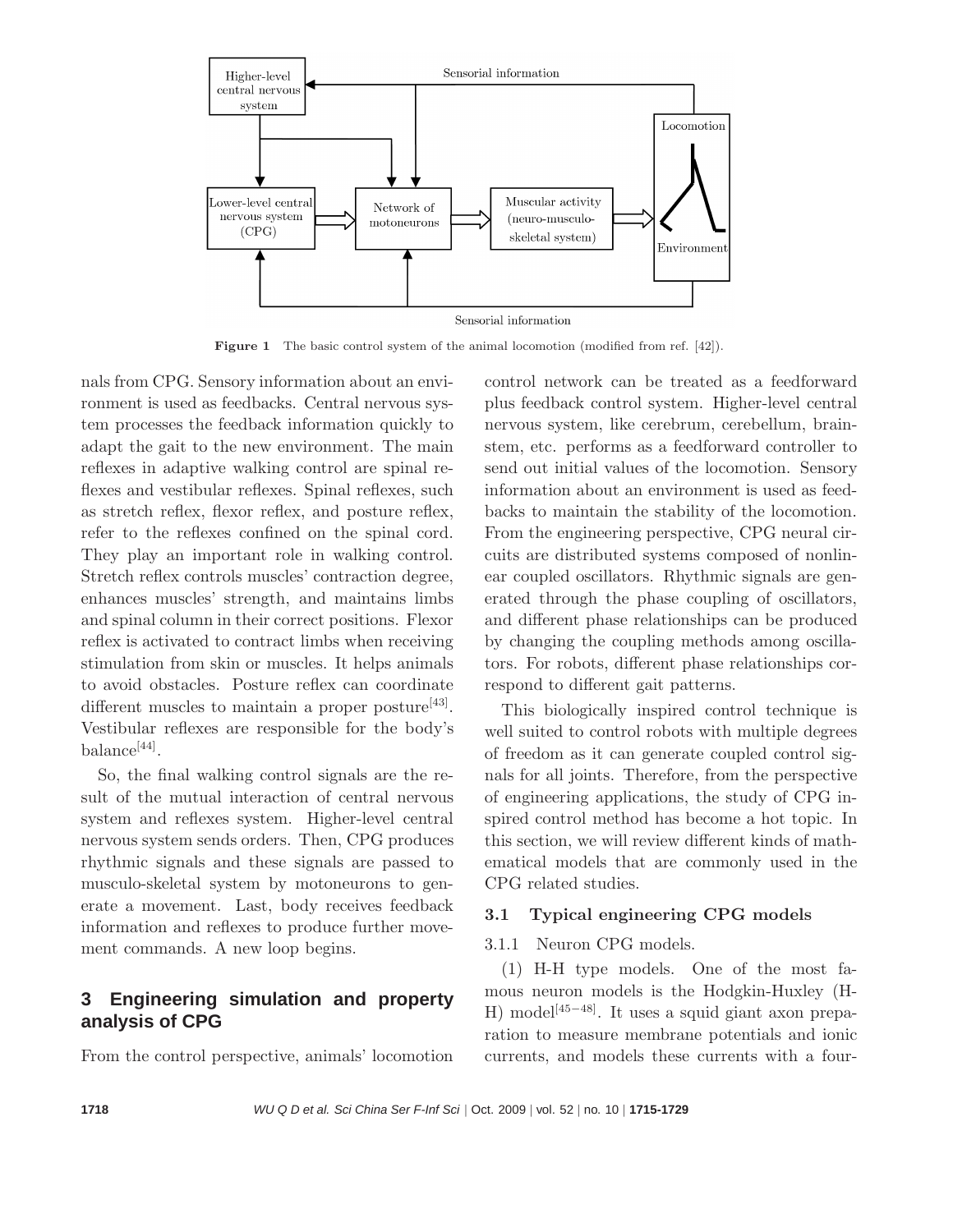variable nonlinear system. However, the proposed H-H neuron model is complicated and has many parameters. Since then, many scholars had been working on it to get a better understanding of the basic behavior of the neuron and to build more concise models. The well-known FitzHugh-Nagumo model is a simplified H-H type model defined by  $[49,50]$ 

$$
\dot{x}_i = c \left( y_i + x_i + \frac{x_i^3}{3} + f_{ci} \right), \n\dot{y}_i = -(x_i - a + by_i)/c,
$$
\n(1)

where  $x_i$  is the membrane potential of the *i*th neuron;  $f_{ci}$  is the driving signal for neuron i; a, b and c are constants that do not correspond to any particular physiological parameters.

Morris and  $\text{Lecar}^{[51]}$  also developed an H-H type model called Morris-Lecar (M-L) model. Lakshmanan and Murali used a two-variable first order autonomous system to build an H-H type neuron model<sup>[52,53]</sup>. The difference between these various H-H type models lies in the way they simulate a neuron's behaviors.

While analyzing biological neuron models, detailed dynamics characters of small circuits usually need be concerned with, such as pacemaker properties of signal neurons, the mechanism of the rhythmogenesis of a large population of neurons, etc. However, for engineering applications, we mainly focus on the rhythmic activities.

(2) Stein's model. Stein's model, which is capable of producing oscillatory output, is defined by the following differential equations  $[54,55]$ :

$$
\begin{aligned}\n\dot{x}_i &= a \bigg[ -x_i + \frac{1}{1 + \exp(-f_{ci} - by_i + bz_i)} \bigg], \\
\dot{y}_i &= x_i - py_i, \\
\dot{z}_i &= x_i - qz_i,\n\end{aligned} \tag{2}
$$

where  $x_i$  represents the membrane potential of the ith neuronal oscillator; parameter  $a$  is a constant affecting the frequency of the oscillations;  $f_{ci}$  is the driving signal for oscillator  $i$ ;  $b$  allows the model to adapt a change in stimulus;  $q$  and  $p$  control the rate of this adaption.

Collins and Richmond[56] had used Stein's model to study gaits. Constructed by four coupled Stein oscillators, their CPG control network produced multiple phase-locked oscillation patterns. For quadrupedal robots, these patterns corresponded to several common gaits–the walk, trot and bound.

(3) Leaky-integrator models. Leaky-integrator models describe basic behaviors of neurons, but they cannot simulate the degree of fatigue or adaptation of neurons. Therefore, they have been improved to better fit for the properties of neurons.

The most famous neuron oscillator model with an adaptation item was proposed by Matsuoka<sup>[57]</sup>. A mutual inhibition network consisting of  $n$  neurons is represented by

$$
T_r \dot{u}_i + u_i = -\sum_{j=1}^n \omega_{ij} y_j - \beta v_i + s_i,
$$
  
\n
$$
T_a \dot{v}_i + v_i = y_i,
$$
  
\n
$$
y_i = g(u_i) \quad (g(u_i) = \max(u_i, 0)),
$$
\n(3)

where  $u_i$  is the membrane potential of the *i*th neuron;  $v_i$  is a variable representing the degree of the adaptation in the *i*th neuron;  $T_r$  and  $T_a$  are the constants of rising time and adaptation time;  $\omega_{ij}$ is the weight of inhibitory synaptic connection from neuron j to the i;  $\beta$  is the parameter that determines the steady-state firing rate for a constant input;  $s_i$  is an external input, and  $y_i$  is the output of the neuron.

 $Matsuoka<sup>[57,58]</sup>$  analyzed mutually inhibiting neurons and found the conditions under which neurons generate oscillation. Because it simulates neuron properties more precisely, Matsuoka's model has been widely applied to locomotion control of legged robots. Based on Matsuoka's model, Taga et al.[59−61] proposed a similar model, which used a set of inhibitory connected neuron oscillators to build a network. Kimura et al.<sup>[62−64]</sup> constructed a neural system based on the neural oscillator proposed by Matsuoka and Taga. This CPG model consists of two mutually inhibiting neurons as shown in Figure 2. Each neuron is represented by the following nonlinear differential equations:

$$
T_r \dot{u}_i^{\{e,f\}} = -u_i^{\{e,f\}} + w_{fe} y_i^{\{f,e\}} - \beta v_i^{\{e,f\}} + s_0 + Feed_i^{\{e,f\}} + \sum_{j=1}^n \omega_{ij} y_j^{\{e,f\}},
$$
  

$$
T_a \dot{v}_i^{\{e,f\}} = -v_i^{\{e,f\}} + y_i^{\{e,f\}},
$$
  

$$
y_i^{\{e,f\}} = \max(u_i^{\{e,f\}}, 0),
$$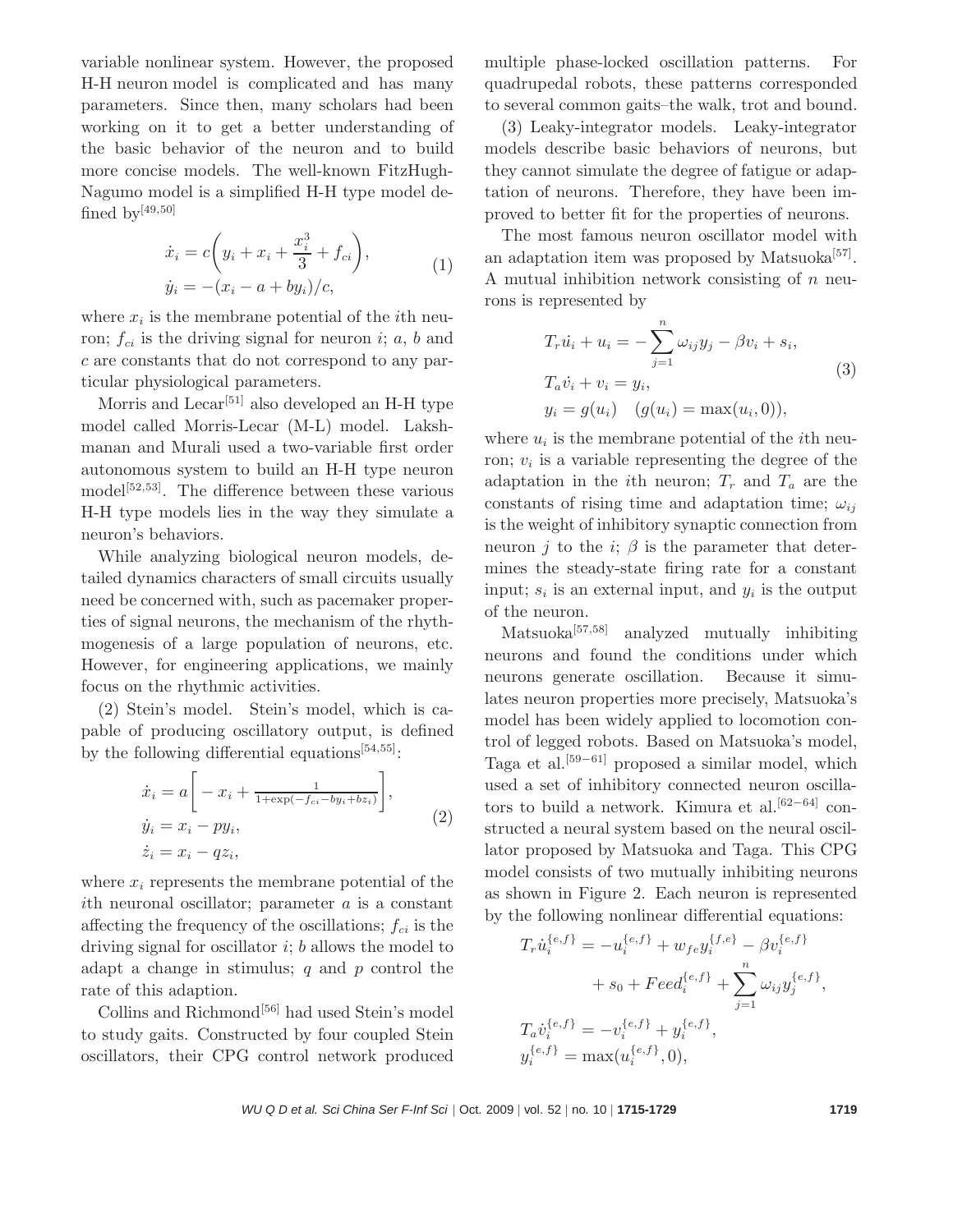$$
y_i = -y_i^{\{e\}} + y_i^{\{f\}},\tag{4}
$$

where the suffix  $e$ ,  $f$  and  $i$  denote an extensor neuron, a flexor neuron, and the ith neuron, respectively;  $\text{Feed}_i$  represent the feedback signals from the robot, i.e. a joint angle, angular velocity, etc.  $y_i^{\{e\}}$  and  $y_i^{\{f\}}$  are the output of extensor and flexor neurons;  $w_{fe}$  is the connection weight;  $y_i$  is the output signal of a CPG, and the sign of  $y_i$  corresponds to the activity of a flexor or extensor neuron.



Figure 2 Neural oscillator as a model of CPG.

In Kimura's model, the linear summation of the outputs of the two neurons is used as system's output. Since the output of each neuron has been through a threshold function and therefore, is always positive, the sum of the outputs will have a zero crossing dead zone. Zhang et al. $[44]$  improved Kimura's CPG model by building the output of an oscillator with two neural states,  $u_i^{\{e\}}$  and  $u_i^{\{f\}}$ , in order to eliminate the zero crossing dead zone.

Neuronal oscillator models have clear biological meanings, especially Matsuoka's model. This kind of models can easily couple the feedback information of environment and the higher level orders. In Matsuoka's model, sensory feedbacks can be integrated to the CPG network through the term  $Feed_i$ 

and the external input term  $s_0$  simulates control signals from the higher level control nervous system. This provides the opportunity to obtain mutual entrainment between the CPG network and the mechanical body. Since so many parameters are involved in these models, selecting proper parameter is essential to the CPG inspired control method.

3.1.2 Nonlinear oscillator models. In engineering applications, the main task of CPG is to produce periodic oscillatory signals instead of simulating neuron behaviors. So, the nonlinear oscillators have been widely used to simulate CPG, such as phase oscillators, harmonic oscillators and relaxation oscillators. In this section, we will introduce several kinds of typical oscillators that are usually used in engineering applications.

(1) Kuramoto's model. Phase oscillator is a simple oscillator, whose radius is completely neglected while phase remains. Kuramoto's model is a typical example of this oscillator<sup>[65]</sup>. It consists of a population of N coupled phase oscillators, and the phase oscillators are coupled through the sine function of their phase differences. In Kuramoto's model, each oscillator runs independently at its own frequency, while the coupling tends to synchronize them together. The mathematical model is as follows:

$$
\dot{\theta}_i = \omega_i + \sum_{j=1}^{N} K_{ij} \sin(\theta_j - \theta_i), i = 1, 2, ..., N, (5)
$$

where  $\theta_i$  is the phase of the *i*th oscillator;  $\omega_i$  is the natural frequency of the *i*th oscillator;  $K_{ij} > 0$  is the coupling strength from the jth to ith oscillator.

Since it displays a lot of synchronization patterns, Kuramoto's model has been well studied. A variety of more complex realistic models have been proposed from original Kuramoto's model<sup>[66−68]</sup>. When coupling is sufficiently weak, oscillators run incoherently. But, after it goes beyond a certain threshold, collective synchronization emerges spontaneously. This synchronization property of the Kuramoto model is the main reason why we use it as a CPG unit.

Inspired by a lamprey's swimming CPG, Ijspeert et al.[69−71] constructed a novel coupled amplitudecontrolled phase oscillators (ACPO) model based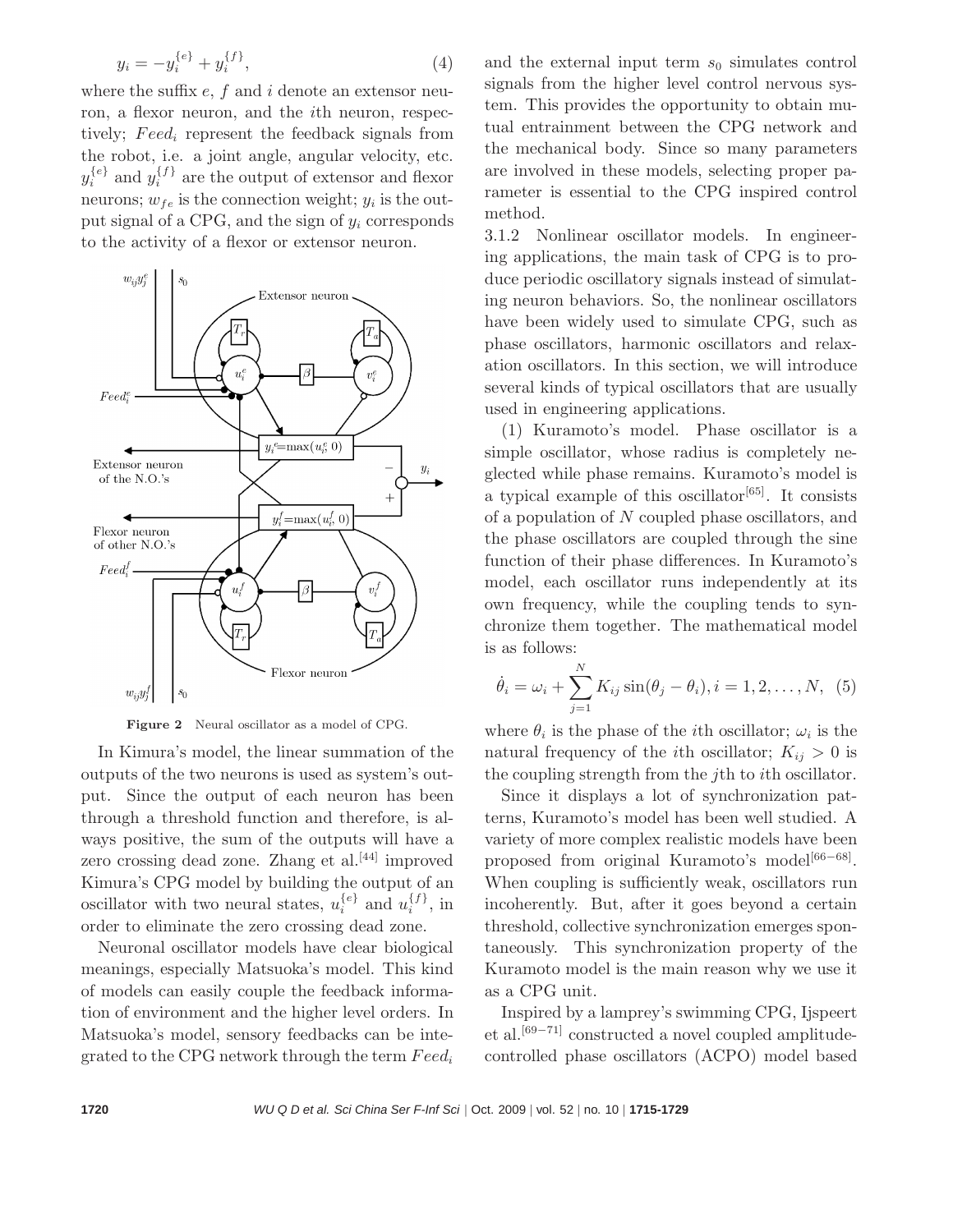on Kuramoto's model. The ACPO network has been successfully implemented on bionic robots, like a salamander robot, a snake robot, and a fish robot. Based on Kuramoto's model, Conradt<sup>[72]</sup> built a distributed CPG network to control the motion of a serpentine robot, and it showed various motion patterns under different environments.

(2) Hopf model. Hopf oscillator can be described by

$$
\begin{aligned} \dot{x} &= (\mu - r^2)x + \omega y, \\ \dot{y} &= (\mu - r^2)y + \omega x, \end{aligned} \tag{6}
$$

where  $r = \sqrt{x^2 + y^2}$ ;  $\mu > 0$  determines the amplitude of the output signals; the parameter  $\omega$  controls the frequency of the oscillator. The oscillator has a stable limit cycle with radius  $\sqrt{\mu}$  and angular velocity  $\omega$  rad/s.

Ijspeert et al.[73,74] demonstrated a programmable CPG model based on Hopf oscillators and applied it to the locomotion control of humanoid and quadruped robots. This CPG network could learn arbitrary rhythmic teaching signals. Because of the dynamic characteristics of the programmable CPG network, the learning process was completely embedded in the system. Ijspeert<sup>[75]</sup> validated his CPG control network with a humanoid robot HOAP-2 in simulations. Nicolas<sup>[76]</sup> studied the coupling methods of Hopf oscillators and used two oscillators to control each degree of freedom to get various phase differences. Righetti et al.[77] constructed a locomotion controller with modified Hopf oscillators which could independently control the swing and stance phases of an oscillation. We can control the locomotion speed of robots by using the ascending phase of the oscillation to control the swing stage and the descending phases to control the stance stage of legs.

(3) Van der Pol's model and Rayleigh's model. Van der Pol's model (VDP) and Rayleigh's model are all relaxation oscillators that can produce various waveform signals. By adjusting the parameters of the nonlinear oscillators, self-sustained limit cycles can be generated.

Van der Pol's analysis of electronics and heartbeat is generally credited as the original significant work for modeling biological phenomena with nonlinear oscillators<sup>[78]</sup>. The basic equation of the VDP oscillator is

$$
\ddot{x} + a(x^2 - p^2)\dot{x} + \omega^2 x = 0,
$$
 (7)

where  $x$  and  $\dot{x}$  describe the states of the system, and  $a > 0$  is the coefficient of the resistance. This resistance is negative for a small amplitude of  $x$ , as given by  $x^2 - p^2$ , and is responsible for the generation of self-sustained oscillation.

Rayleigh investigated the sound generating principles of the musical instruments and created Rayleigh's model<sup>[79]</sup>, which was very similar to VDP oscillator. The basic equation of Rayleigh's model is

$$
\ddot{x} + a(\dot{x}^2 - p^2)\dot{x} + \omega^2 x = 0.
$$
 (8)

The parameters of Rayleigh oscillator are almost the same as the VDP oscillator's, except that the resistance is negative when the amplitude of  $\dot{x}$  is small.

As early as 1987, Bay and Hemami<sup>[80]</sup> made a CPG model with coupled VDP oscillators. By numerical simulations, they analyzed the property of the system, and studied the ring and chain connection methods. Bay's early work verified that the VDP oscillator is a good model to simulate CPG. Zielinska[81] used coupled VDP to generate rhythm locomotion control signals for a two-legged walking machine. Filho et al.<sup>[82,83]</sup> studied the behavior of hips and knees in locomotion, and used mutually coupled Rayleigh oscillators and VDP oscillators to generate control signals that were similar to human locomotion.

Based on these studies, we conclude that the use of mutually coupled nonlinear oscillators is a good method to construct CPG network for locomotion control of legged robots. The motivation of using nonlinear oscillator as a CPG unit is that we do not have to study the oscillatory mechanisms because they have been well investigated in dynamic system theory. We can just focus on the study of inter oscillators' coupling methods and the overall properties of CPG networks. The advantages of these models are that various output patterns can easily be realized by changing the topology of CPG network and the engineering applications are relatively easy to implement. However, these models have less biological meaning than neuron CPG models.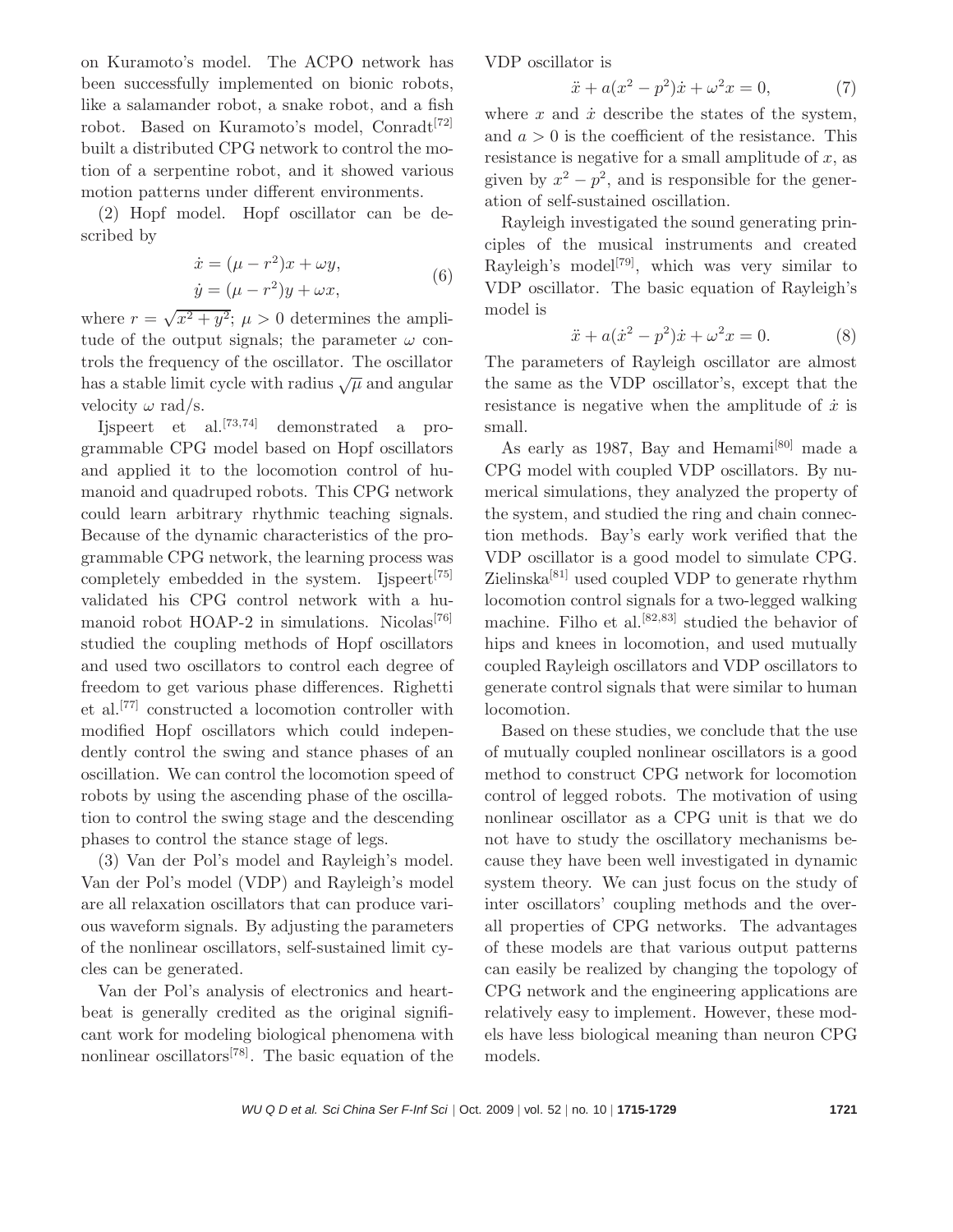#### 3.2 Analysis of engineering CPG models

Before applying CPG models to robots, the properties of the models must be analyzed first. There is no well-established design methodology for CPG networks. Generally, when constructing a CPG network, the following issues must be considered:

(1) The choice of CPG models. We have reviewed some well-known CPG models that are widely used in neurobiology and robots. Before constructing a CPG network, we must choose an appropriate CPG model according to the particular type of locomotion.

(2) The configuration of CPG networks. Many factors must be considered including the number of CPG unit, the topology of couplings, etc. There are normally two configurations of CPG networks: chain and ring. And, neurons are usually coupled by unidirectional or bidirectional connections.

(3) Modulating parameters. The CPG network is a nonlinear dynamic system, whose output signals are sensitive to parameters. We must grasp the relationship of the parameters and the important qualities, such as frequency, amplitude, phase relations between the neurons, and the waveform of the output signals.

(4) The feedback information. The feedback information is essential for animals to realize adaptive locomotion in a complex environment. However, we face such problems as how to add the feedback information to the CPG network and how feedback affects CPG.

A major difficulty in designing CPG networks is that parameters and outputs are strongly coupled. In engineering applications, three parameter modulation methods are usually used.

(1) Trial-and-error method. With this method, we modify the parameters from time to time according to our experience or experiment results. The drawbacks are obvious. This method is tedious, inefficient and the final parameters are only applicable to the specially studied robot, and cannot be used as a reference.

(2) Evolutionary algorithms. In particularly, genetic algorithm (GA) has been used extensively. With GA, we only need to design a fitness function according to the desired performances<sup>[84]</sup>, such as the speed of the locomotion, the stability of the body, and the phase relations of the legs. The main disadvantage of this method is that it is difficult to design a proper fitness function since too many aspects need to be considered.

(3) Numerical analysis method. First, we find out the general relationships between parameters and outputs through computer simulation. Then, we adjust the parameters according to the desired patterns. Because of the strong coupling between the parameters and the outputs, it is still difficult to use.

In engineering applications, the methods mentioned above can be combined when necessary. For instance, when applying CPG methods to control locomotion of quadruped robots, we first get the approximate range of parameters through computer simulation and then, use GA to take further optimization. Finally, during the practical application, we adjust the parameters carefully according to the actual control results. Because parameter modulation of the CPG network plays an essential role in determing the efficiency of the CPG-based control method, the design method will be a direction for future research.

## **4 The application of CPG in robot locomotion**

CPG methods have been used to control various kinds of robots and modes of locomotion. They are totally different from the traditional ones. It produces motor commands in real time, and reduces the dimensions of the locomotion control. In addition, this is a multi-subject research topic, involving biology, neurophysiology, computational neuroscience, bionics, robotics, etc. on the one hand, the development of CPG inspired methods provides a new way to control robots' locomotion; on the other hand, robots can be used as tools to verify the mechanism of animals' locomotion and promote the development of other subjects.

Engineering applications of CPG-inspired methods emerged mostly in the 1990s. The main research was focused on basic gait control, gait transitions control, dynamic adaptive locomotion control, etc. There are usually two methods to use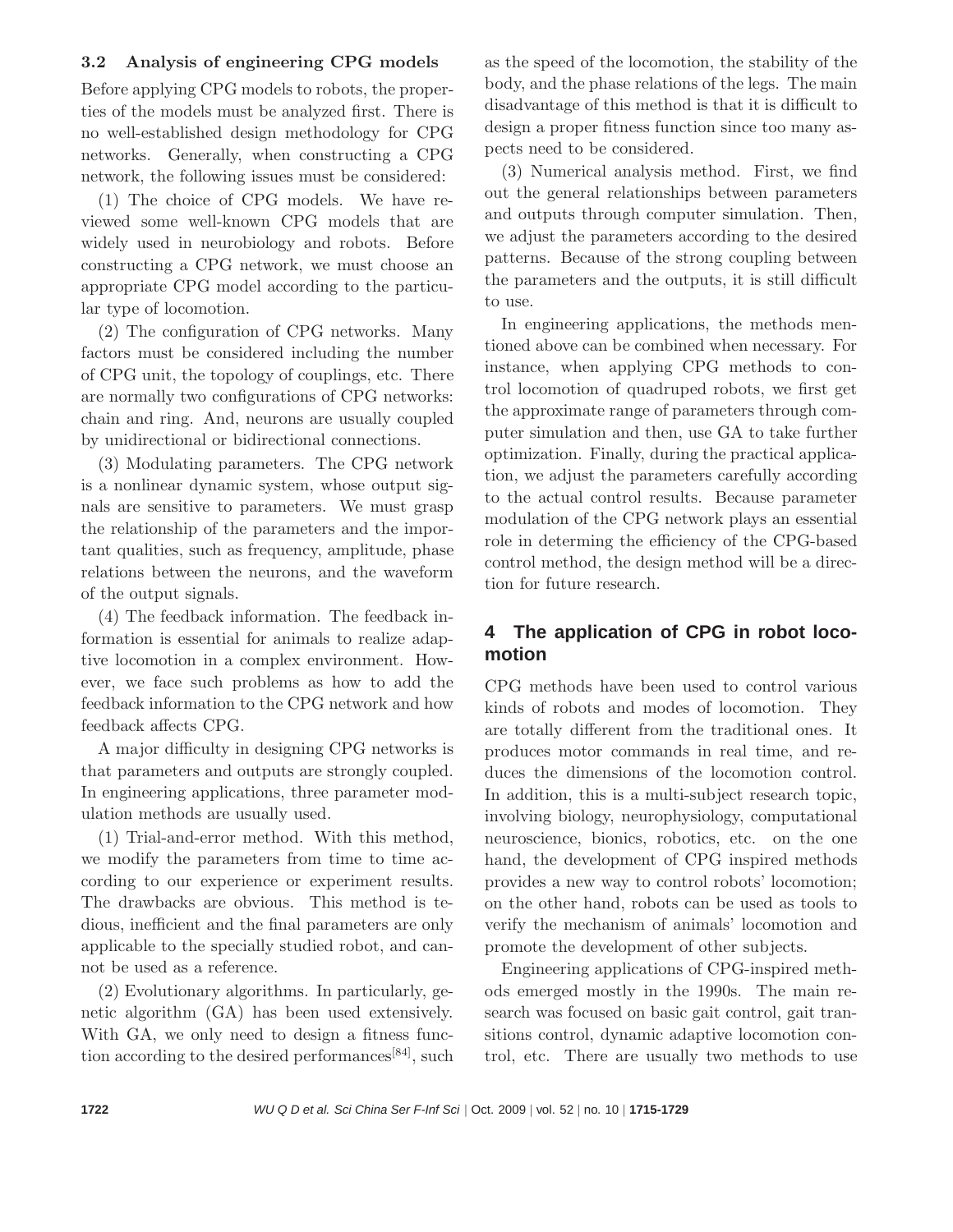CPG: the first one, inspired by biology, uses one CPG unit for each degree of freedom; the second one is to use the properties of CPG networks, like synchronization, entrainment, etc.

## 4.1 Crawling robots

Lampreys and salamanders are known as the "Living Fossil". Although they have gone through millions of years, they still keep the same characteristics as their ancestors. This is the reason why biologists choose them to study the mechanism of CPG. Ijspeert's team[85−88] from EPFL has made great contributions to the research of the motion of crawl type robots. Inspired from a lamprey's swimming CPG, they constructed a CPG network which could produce control signals for a salamander robot, a fish robot, and a snake robot to realize the swimming and serpentine locomotion. The control signals were modulated online easily through adjusting several parameters.

Many scholars and education institutions studied snake-like robots that imitate the mechanical structure of nature snakes. For examples, University of Zurich developed a snake-like robot named WormBot. Conradt et al.<sup>[72]</sup> constructed a CPG network to control the serpentine locomotion of WormBot. Ma et al.<sup>[89−91]</sup> built a mutual cyclic inhibitory CPG based on Matsuoka's model to control the 3D movement of a snake-like robot named Perambulator. The successful applications of CPG inspired methods in salamander robots and snakelike robots set the foundation for the biological mechanism to control the locomotion of legged robots.

## 4.2 Legged robots

The investigation on insects' locomotion greatly helps the development of multi-legged robots, especially hexapod and octopod robots[92−95]. Inagaki et al.[96] proposed a wave CPG model which could change the oscillators' number automatically. Furthermore, the gait generation and transition could be realized by controlling the virtual energy of the oscillators. This wave CPG model was used to control the leg movements of an autonomous decentralized multi-legged robot NEXUS. Barnes[97] designed a gait generation system to control the

locomotion of a hexapod robot MAX. UC Berkeley developed a hexapod robot which looked like a cockroach and could vertically climb[98,99]. UC San Diego developed a lobster robot and studied the control method of this underwater walking machine<sup>[100,101]</sup>. But, the main purpose of these robots is to use bionics functions of cockroaches and lobsters to accomplish specific tasks. So, their locomotion control signals are only the basic rhythmical signals.

Quadruped locomotion control with CPG had been studied by Kimura's group $[63, 64]$ . The study was mainly focused on the autonomously adaptive dynamic walking on irregular terrains, and sensory feedbacks was found to lead to the most stable locomotion on a complex terrain. They also developed a 12 DOF quadruped robot Patrush and a 16 DOF robot Tekken. With feedbacks, these quadruped robots could walk on ground containing scattered pebbles and grasses, hollows, and slippery surfaces<sup>[102,103]</sup>. To a large degree, the success of Kimura's experiments relied on a good mechanical design. Tekken, for example, has relatively simple mechanical structure, large motor torque, small moment of inertia, low friction, and high back-drivability. Also, this robot is equipped with passive-ankles, which help to cushion the landing effect from the ground. Ilg et al.  $[104]$  presented a three-level adaptive architecture to control a quadruped robot BISAM. Tsujita et al.<sup>[105,106]</sup> proposed a control system for a quadruped robot with nonlinear oscillators. This robot was equipped with a leg motion controller which drove the actuator by a local feedback control, and a gait pattern controller consisting of a set of nonlinear oscillators. The adaptability of the proposed control system was verified through hardware experiments. Billard et al.<sup>[107]</sup> studied the locomotion of the quadruped robot AIBO with a set of leaky-integrator neurons. Combined with sensory feedbacks, the AIBO could accomplish many gaits. The CPG inspired methods have not been well studied in China by now. Zhang et al.<sup>[44]</sup> constructed a CPG network modified from Matsuoka's and Kimura's CPG models to control the quadruped robot Biosbot. The Biosbot can walk with a velocity of  $0.13-0.24$  m/s.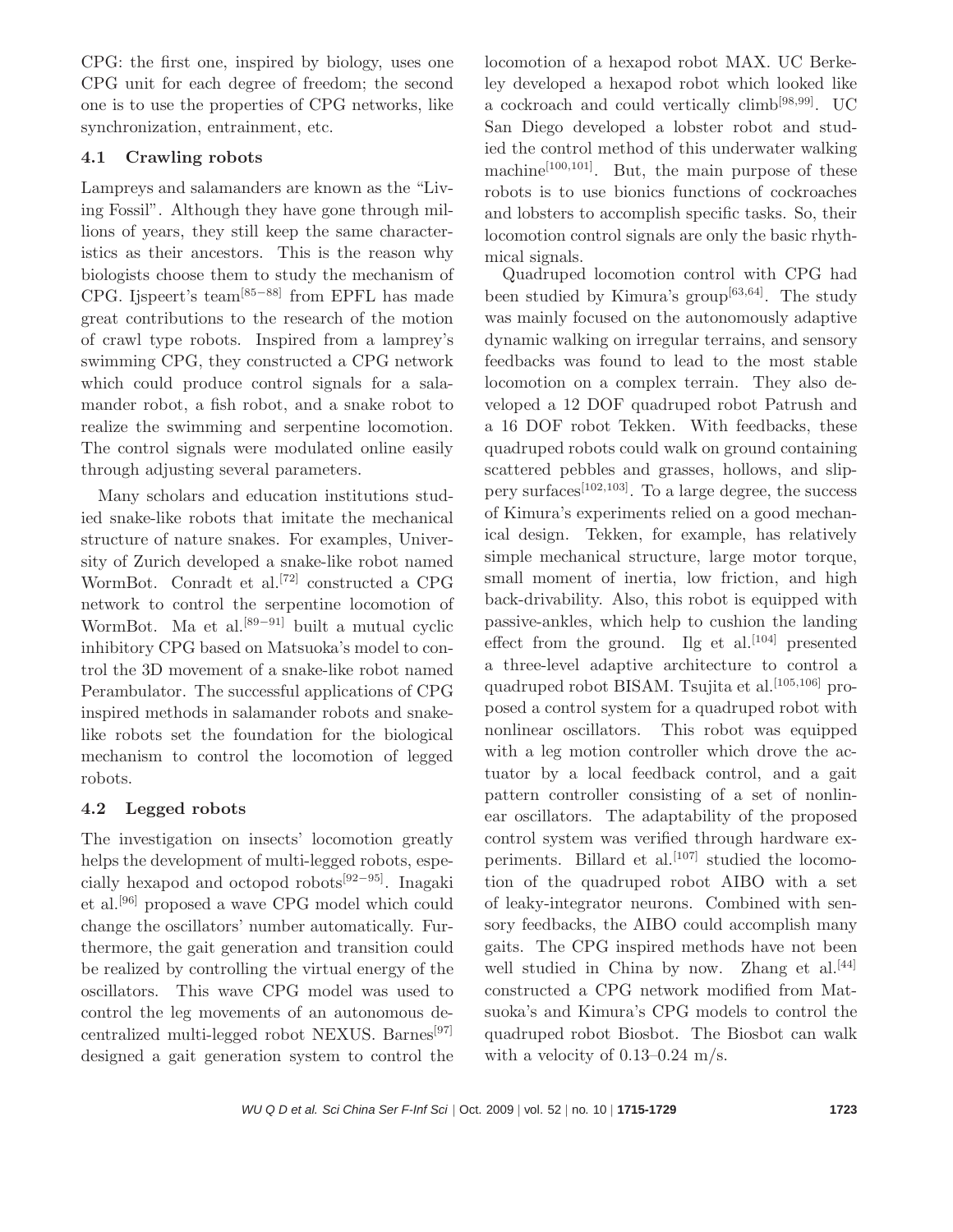The Laboratory of Robotics and Intelligent Systems of Tongji University has been seeking biological control methods for the dynamic adaptive locomotion of legged robots in unknown environments<sup>[108−111]</sup>. The main researches we have conducted are: (1) We studied the architecture of the CPG. Basic gaits and gait transitions of quadruped have been realized. (2) In order to eliminate the drawbacks of using CPG outputs directly as joints' control signals, we proposed a novel control strategy which integrated CPG and the mechanism of muscle memories. CPG outputs were used only as synchronization signals. The actual control signals were generated with the other set of oscillators through online learning. These actual control signals could be taken as muscle memories acquired after practicing. This method improved the control precision and facilitated the introduction of feedback information. (3) We developed a control strategy based on kinematics and CPG. This method was composed of a gait pattern modulator and a leg motion controller. The modulator controlled the gait patterns, and modulated the duties of swing phase and stance phase of the leg. So, we could use real-time environment feedback information to adjust output control signals to realize adaptive locomotion. (4) We have been designing a hybrid control method based on CPG and ZMP (zero movement point). Since the gravity center cannot be controlled with pure CPG method, we will combine the advantages of CPG and ZMP to achieve more stable locomotion. (5) We have been constructing a completely adaptive control network, including the higher level control modules, CPG and feedback/reflex module, to achieve real adaption to environments. All of these research results will be tested on a quadruped robot AIBO and a bipedal robot NAO.

CPG inspired methods have been increasingly used for locomotion control of bipedal robots after Taga's seminal work on neuromechanical simulations<sup>[59–61]</sup>. Tenore et al.<sup>[112,113]</sup> used the bipedal robot RedBot to validate the efficiency of his CPG control network constructed by VLSI circuits. The patterns generated by these circuits were shown to be sufficient to control a biped robot with different locomotory gaits. Komatsu et al.  $[114]$ 

proposed a hybrid central pattern generator (H-CPG) to realize the adaptive dynamic walking and running of a bipedal robot KAAL. This H-CPG method consisted of not only basic CPG models but also an extra force control system that controlled the acting force from legs to the ground in the vertical and the horizontal direction. Nagashima et al.<sup>[115]</sup> constructed a CPG network using a group of neural circuits which were modeled by recurrent neural networks (RNN). This network enabled humanoid robot HOAP-1 to walk successfully with different step distances. Integrating the sensory feedback, HOAP-1 robot could walk up and down stairs with a locomotion frequency of 2.2 rad/s. Endo et al.<sup>[116,117]</sup> used simple sine signals produced by CPG to control joints. Then, two humanoid robots CB and QRIO were used to validate the proposed strategy.

## **5 The existing problems and research directions of CPG inspired method**

## 5.1 The existing problems

(1) The biological mechanism of locomotion control. Biologically inspired locomotion control is a hot topic among biology, neurophysiology, bionics and robotics. As indicated by ref. [118], the biologically inspired robots locomotion control has to be based on the neurobiological research. Meanwhile, the applications of biological inspired method in robotics can in turn promote the development of other aspects, that is, robots can be used as scientific tools to test corresponding problems in other subjects. Besides, most of the present researches focus only on the CPG models. Actually, the higher level control signals and the peripheral feedback loops are also essential in applications.

(2) The limitation from mechanical configuration. The mechanical configuration of a robot ensures its good performance. However, we cannot build a robot exactly according to an animal. For example, on a robot, every joint is controlled by a motor. On the other hand, animals' joints are controlled by muscles. Motors and muscles have different motion properties. So we cannot control a robot completely according to the biological mech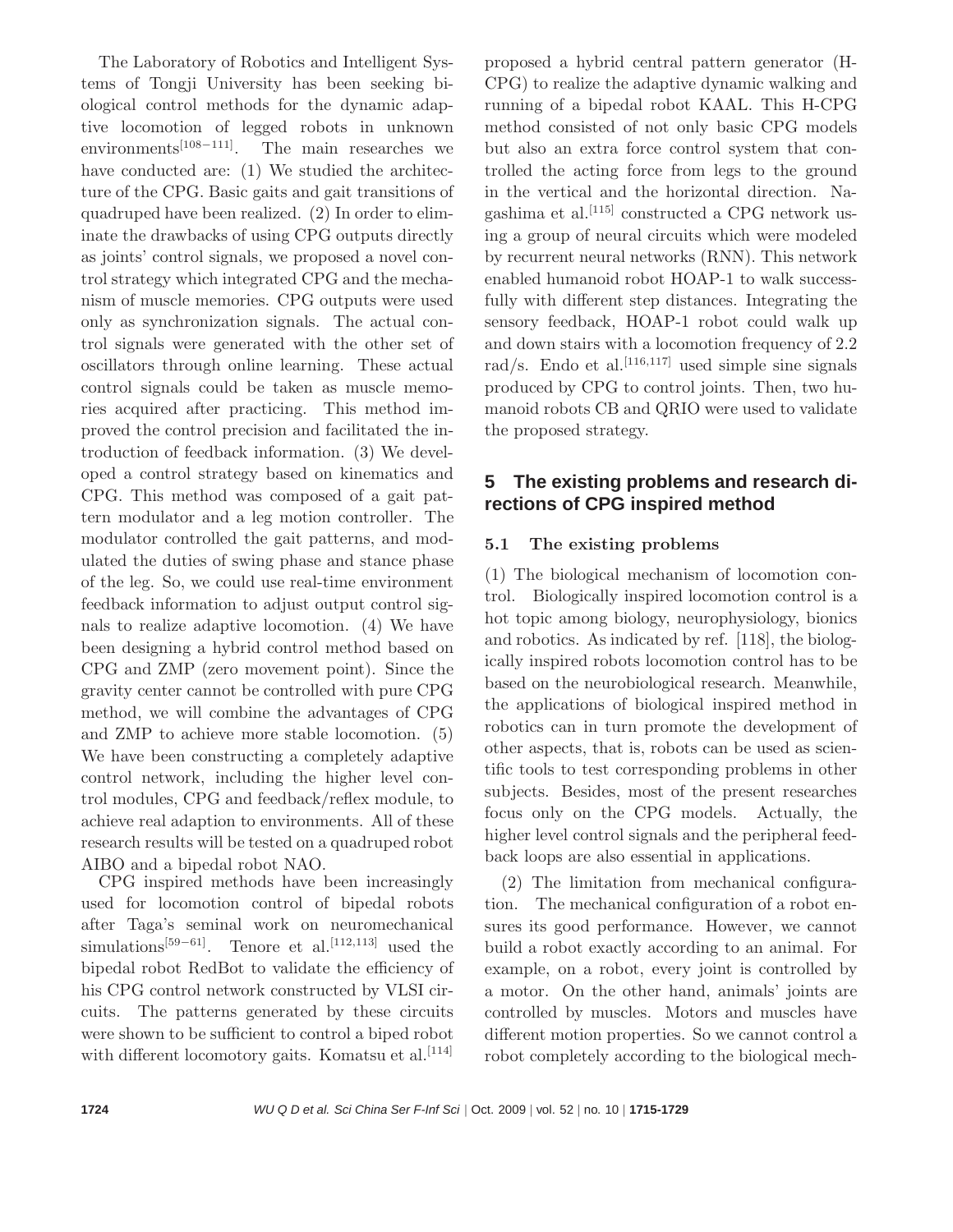anism. Designing better body structures and hardwares is difficult too.

(3) How to produce a special control signal. CPG outputs are usually used to control angles or force torques. For some applications, such as robot snakes, the serpentine locomotion can be easily acquired by a sine signal. But, obviously this is not an accurate design in robot walking control especially when sine or quasi-sine waves are not the best signals to set walking patterns because of the complexity of tasks. So, producing a special control signal is necessary to fulfill skillful walking.

(4) Analysis of the whole system. Since the whole system includes the neural system, robot body, and environment, it is a big and complicated nonlinear system, and it is difficult to analyze the stability condition and find proper parameters for the system. There is not any uniform engineering method to do it yet.

#### 5.2 Research directions

Based on the CPG walking method, the following points call for more attentions.

(1) Parameters modulation. One problem of CPG methods is how to produce special control signal by modulating parameters. Since CPG is a nonlinear coupled system, it is difficult to find a simple mapping from the parameters to outputs. Additionally, if we consider the problem in the neural system, body and environment loop, it is even more difficult to find good parameters.

(2) Gait transition. Animals can easily change gaits to get used to different environments. But, this is actually a complex process because it has to coordinate the higher orders, CPG, and reflex. For

- 1 Bruce J, Lenser S, Veloso M. Fast parametric transitions for smooth quadrupedal motion. In: Birk A, Coradeschi S, Tadokoro S, eds. RoboCup-2001: The Fifth RoboCup Competitions and Conferences. Berlin: Springer-Verlag, 2002
- 2 Ma S, Tomiyama T, Wada H. Omnidirectional static walking of a quadruped robot. IEEE Trans Robot, 2005, 21(2): 152– 161
- 3 Stent G S, Kristan W B Jr, Friesen W D, et al. Neuronal generation of the leech swimming movement. Science, 1978, 200: 1348–1357
- 4 Grillner S. Neurobiological bases of rhythmic motor acts in vertebrates. Science, 1985, 228(4696): 143–149
- 5 Bachanam J T, Grillner S. Newly identified glutamate in-

legged robots, it is even more difficult to make a stable and continuous gait transition. The normal method to change gaits is to switch among several pre-designed modes. The transition is sharp and can easily cause instability. So, we need to put emphasis on getting smooth and quick gait transition. The bifurcation theory may be helpful in analyzing the system's stability $[119, 120]$ .

(3) Environment adaptability. Since it is a nonlinear system, CPG can produce coupled periodic control signals even without feedbacks. But it is only one of the biologically inspired locomotion designs. To adapt to an environment, we need to add feedbacks and consider the reaction from the environment to the robot body. It is hard to organize the feedbacks to represent the dynamics of body and design feedback loops.

#### **6 Conclusions**

In this paper, we have studied the biologically inspired robots locomotion control and especially emphasized on CPG methods, the biological mechanism, and their applications on robots. Considering the nonlinear characteristics of CPG, we have also discussed the related hot issues and interesting research directions.

CPG methods establish a new way to design better robots' locomotion and improve robots' adaptability to environments. It is a crossing of many subjects like biology, neurophysiology, bionics and robotics. Therefore, the development of this research also brings benefits to other related subjects.

terneurons and their role in locomotion in lamprey spinal cord. Science, 1987, 236: 312–314

- 6 Yuasa H, Ito M. Coordination of many oscillators and generation of locomotory patterns. Biol Cybern, 1990, 63: 177–184
- 7 Collins J J, Stewart I. Coupled nonlinear oscillators and the symmetries of animal gaits. Nonlinear Sci, 1993, 3: 349–392
- 8 Shik M L, Severin F V, Orlovskii G N. Control of walking and running by means of electrical stimulation of the mid-brain. Biophysics, 1966, 11: 756
- 9 Cruse H. What mechanisms coordinate leg movement in working arthropods. Trend NeuroSci, 1990, 13: 15–21
- 10 Brewer B G, Jung R. Sensitivity analysis of a hybrid neural network for locomotor control in the lamprey. In: Biomedial

WU Q D et al. Sci China Ser F-Inf Sci | Oct. 2009 | vol. 52 | no. 10 | **1715-1729 1725**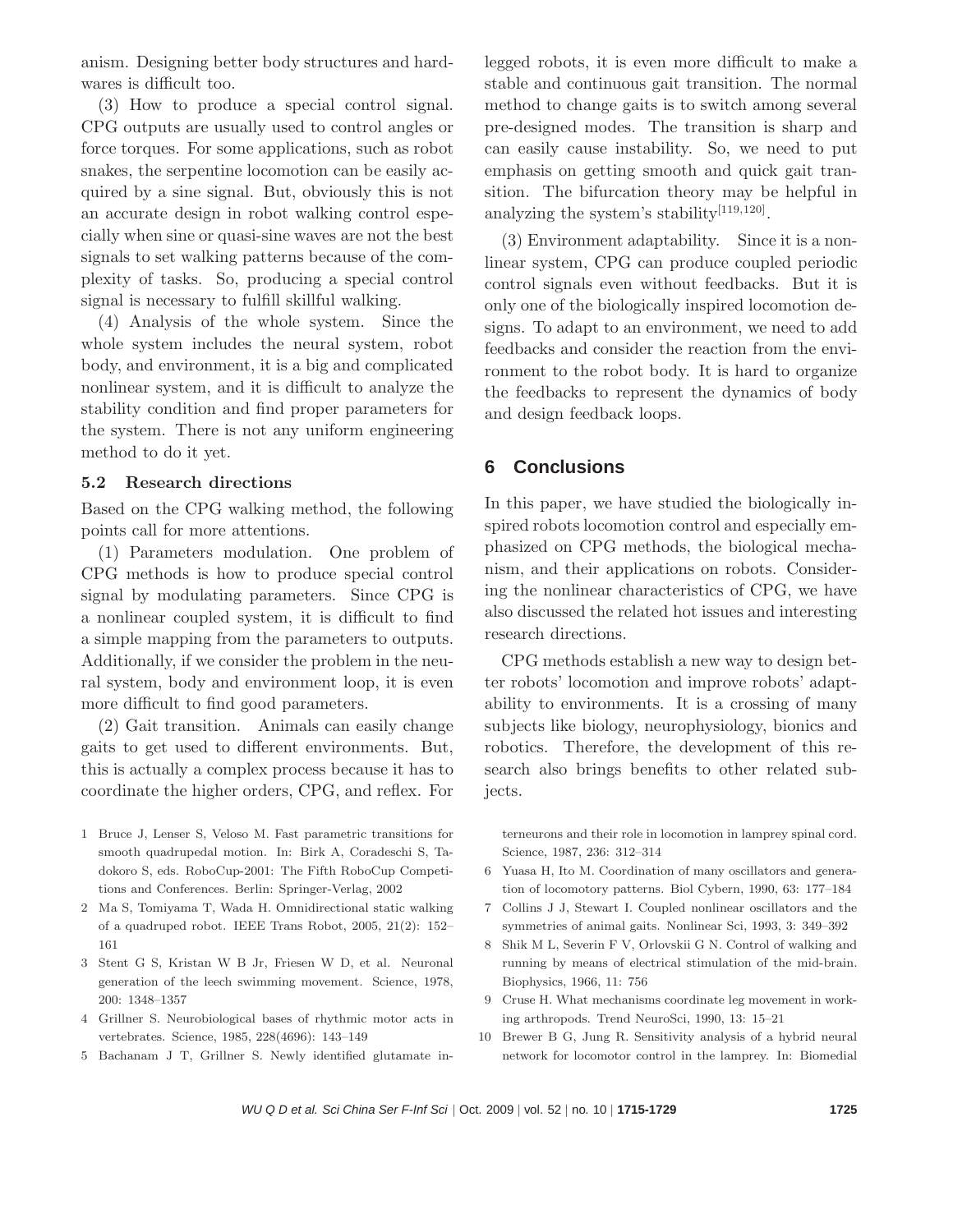Engineering Conference, Apr. 4–6, Biloxi, MS, USA, 1997. 353–356

- 11 He C S. The neurophysiology basis for the rhythmic movement of human body. Foreign Medic Sci Phys Medic Rehabilit, 1994, 14(4): 160–162
- 12 Brown T G. The intrinsic factors in the act of p rogression in the mammal. Proc Royal Society of London, 1911, Ser B, 84(572): 308–319
- 13 Brown T G. The factors in rhythmic activity of the nervous system. Proc Royal Society of London, 1912, Ser B, 85(579): 278–289
- 14 Brown T G. On the nature of the fundamental activity of the nervous centres; together with an analysis of the conditioning of rhythmic activity in progression, and a theory of the evolution of function in the nervous system. J Physiol, 1914, 48: 18–46
- 15 Vilensky J A. Locomotor behaviour and control in human and non-human primates. Neurosci Biobehav Rev, 1987, 11: 263– 274
- 16 Shik M L, Severin F V, Orlovskii G N. Organization of locomotor synergism. Biophysics, 1966, 11: 1011–1019
- 17 Grillner S. Control of locomotion in bipeds, tetrapods and fish. Handbook of Physiology. Brooks V B, ed. Bethesda, MD: American Physiological Society, 1981. 1179–1236
- 18 Getting P A. Comparative analysis of invertebrate pattern generators. In: Cohen A H, Rossignol S, Grillner S, eds. Neural Control of Rhythmic Movements in Vertebrates. New York: Wiley, 1988. 101–127
- 19 Arbas E A, Calabrese R L. Slow oscillations of membrane potential in interneurons that control heartbeat in the medicinal leech. J Neurosci, 1987, 7(12): 3953–3960
- 20 Richards K S, Miller W L, Marder E. Maturation of the rhythmic: activity produce by the stomatogastric ganglion of the lobster, Homarus a mericanus. J Neurophysiol, 1999, 82: 2006–2009
- 21 Roberts A, Soffe S R, Wolf E S, et al. Central circuits controlling locomotion in young frog tadpoles. Annal New York Academy Sci, 1998, 860: 19–34
- 22 Grillner S, Wallen P, Hill R, et al. Ion channels of importance for the locomotor pattern generation in the lamprey brainstemspinal cord. J Physiol, 2001, 533(1): 23–30
- 23 Duysens J, Henry W A A. Neural control of locomotion. Part 1: The central pattern from cats to humans. Gait Posture, 1998, 7(2): 131–141
- 24 Duysens J. Human gait as a step in evolution. Brain, 2002, 125: 2589–2590
- 25 Vilensky J A. Locomotor behaviour and control in human and nonhuman primates. Neurosci Biobehav Rev, 1987, 11: 263– 274
- 26 Bussel B, Roby-Brami A, Re'mi-Neris O, et al. Evidence for a spinal stepping generator in man. Paraplegia, 1996, 34: 91–92
- 27 Guadagnoli M A, Etnyre B, Rodrigue M L, et al. A test of a dual central pattern generator hypothesis for subcortical control of locomotion. J Electromyogr Kinesiol, 2000, 10(4): 241–

247

- 28 MacKay-Lyons M. Central pattern generation of locomotion: a review of the evidence. Phys Ther, 2002, 82: 69–83
- 29 Rossignol S. Locomotion and its recovery after spinal injury. Current Opinion Neurobiol, 2000, 10(6): 708–716
- 30 Pearson K, Gordon J. Spinal reflexes. In: Kandel E R, Schwartz J H, Jessel T M, eds. Principles of Neural Science. Toronto, ON: McGraw-Hill, 2000. 713–736
- 31 Rossignol S, Dubuc R, Gossard J P. Dynamic sensorimotor interactions in locomotion. Physiolog Rev, 2006, 86: 89–154
- 32 Cabelguen J M, Bourcier-Lucas C, Dubuc R. Bimodal locomotion elicited by electrical stimulation of the midbrain in the salamander notophthalmus viridesecens. J Neurosci, 2003, 23(6): 2434–2439
- 33 Grillner S. Neural control of vertebrate locomotion-central mechanisms and reflex interaction with special reference to the cat. In: Barnes W J P, et al., eds. Feedback and Motor Control in Invertebrates and Vertebrates, Croom Helm, 1985. 35–36
- 34 Grillner S. Biological pattern generation: The cellular and computational logic of networks in motion. Neuron, 2006, 52(5): 751–766
- 35 Grillner S, Degliana T, Ekeberg O, et al. Neural networks ¨ that coordinate locomotion and body orientation in lamprey. Trend Neurosci, 1995, 18(6): 270–279
- 36 Grillner S, Georgopoulos A P, Jordan L M. Selection and initiation of motor behavior. In: Stein P S G, Grillner S, Selverston A I, Stuart D G, eds. Neurons, Networks and Motor Behavior. Cambridge, MA: MIT Press, 1997. 3–19
- 37 Grillner S, Wallén P, Brodin L. Neuronal network generating locomotor behavior in lamprey: Circuitry, transmitters, membrane properties, and simulation. Ann Rev Neurosci, 1991, 14: 169–199
- 38 Masakazu M, James D, Chi-Sang P. Entrainment, instability, quasi-periodicity, and chaos in a compound neural oscillator. J Comput Neurosci, 1998, 5: 35–51
- 39 Selverston A I, Rowat P F. Modeling phase synchronization in a biologically-based network. In: Neural Netw IJCNN, Baltimore, MD, USA, 1992. 396–401
- 40 Drew T. Neuronal mechanisms for the adaptive control of locomotion in the cat. In: Proceedings of Adaptive Motion of Animals and Machines. Montreal, Canada, 2000. 1–12
- 41 Delcomyn F. Walking robots and the central and peripheral control of locomotion on insects. Auton Robot, 1999, 7: 259– 270
- 42 de Pina Filho A C, Dutra M S, Raptopoulos L S C. Mobile robots towards new applications. In: Lazinica A, ed. ARS/plV, Germany, December 2006. 784
- 43 Shepherd G M. Neurobiology. Cai N S. Shanghai: Fudan University Press, 1992. 295–316
- 44 Zhang X L. Biological-inspired rhythmic motion and environmental adaptability for quadruped robot. Dissertation for the Doctoral Degree. Beijing: Tsinghua University, 2004
- 45 Hodgkin A L, Huxley A F. Currents carried by sodium and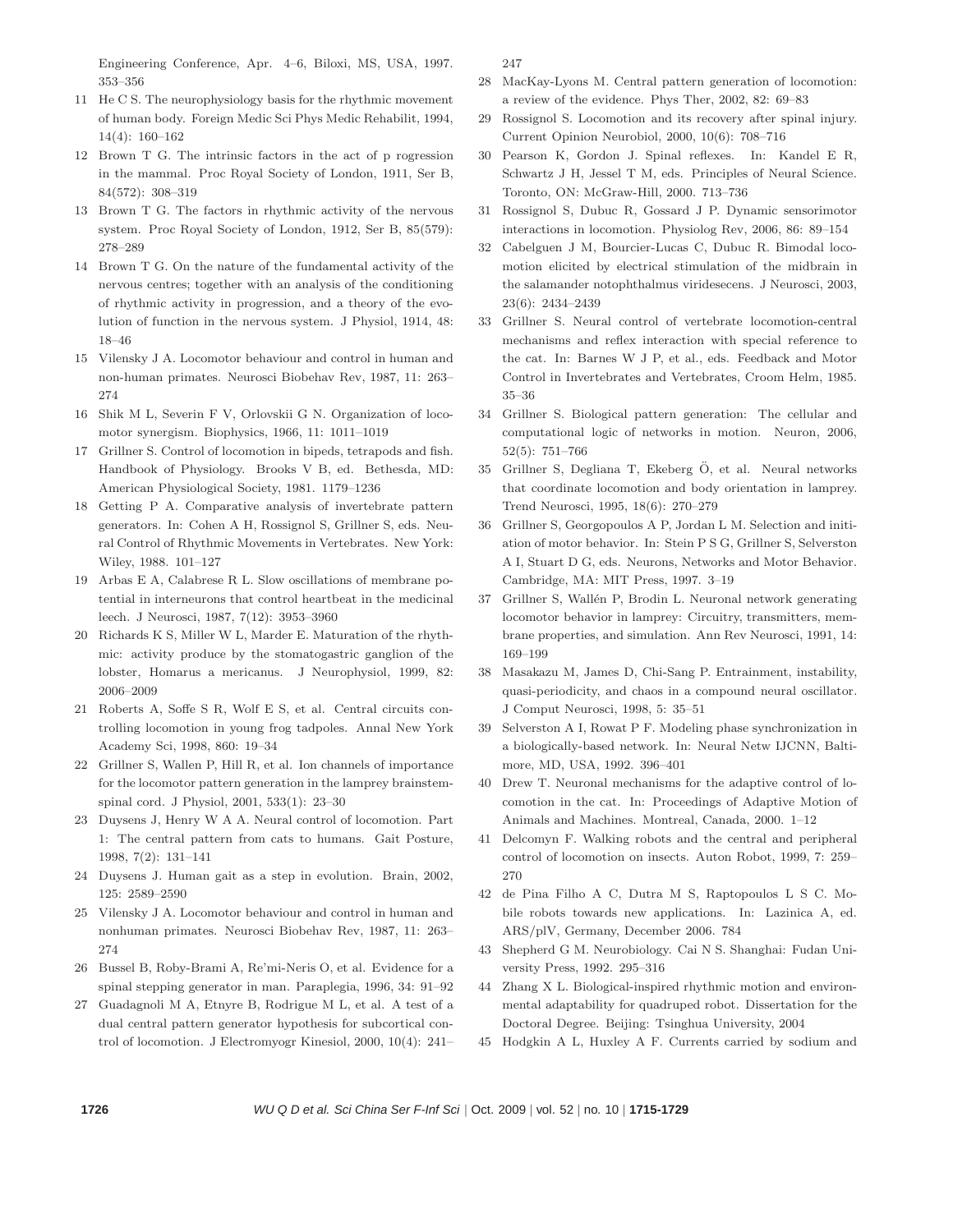potassium ions through the membrane of the giant axon of Loligo. J Pjysiol, 1952, 116: 449–472

- 46 Hodgkin A L, Huxley A F. The components of membrane conductance in the giant axon of Loligo. J Pjysiol, 1952, 116: 473–496
- 47 Hodgkin A L, Huxley A F. The dual effect of membrane potential on sodium conductance in the giant axon of Loligo. J Pjysiol, 1952, 116: 497–506
- 48 Hodgkin A L, Huxley A F. A quantitative description of membrane and its application to conduction and excitation in nerve. J Pjysiol, 1952, 117: 500–544
- 49 Fitzhugh R. Impulses and physiological state in theoretical models of nerve membrane. Biophys J, 1961, 1: 445–466
- 50 Nagumo J, Arimoto S, Yoshizawa S. An active pulse transmission line simulating nerve axon. Proc IRE, 1962, 50: 2061– 2070
- 51 Morris C, Lecar H. Voltage oscillations in the barnacle giant muscle fiber. Biophys J, 1981, 35: 193–213
- 52 Lakshmananm M, Murali K. Chaos in Nonlinear Oscillators: Controlling and Synchronization. Singapore: World Scientific Press, 1996
- 53 Murali K, Lakshmananm M. Secure communication using a compound signal from generalized synchronizable chaotic systems. Phys Lett A, 1998, 241(6): 303–310
- 54 Stein R B, Leung K V, Mangeron D, et al. Improved neuronal models for studying neural networks. Kybernetik, 1974a, 15: 1–9
- 55 Stein R B, Leung K V, Williams D W, et al. Properties of small neural networks. Kybernetik, 1974b, 14: 223–230
- 56 Collins J J, Richmond S A. Hard-wired central pattern generators for quadrupedal locomotion. Biol Cybern, 1994, 71: 375–385
- 57 Matsuoka K. Mechanism of frequency and pattern control in the neural rhythm generators. Biol Cybern, 1987, 56: 345–353
- 58 Matsuoka K. Sustained oscillations generated by mutually inhibiting neurons with adaptation. Biol Cybern, 1985, 52: 367– 376
- 59 Taga G. A model of the neuro-musculo-skeletal system for human locomotion I. Emergence of basic gait. Biol Cybern, 1995, 73: 97–111
- 60 Taga G, Yamaguehi Y, Shimizu H. Self-organized control of bipedal locomotion by neural oscillators in unpredictable environment. Biol Cybern, 1991, 65: 147–159
- 61 Taga G. A model of the neuro-musculo-skeletal system for anticipatory adjustment of human locomotion during obstacle avoidance. Biol Cybern, 1998, 78: 9–17
- 62 Kimura H, Akiyama S, Sakurama K. Realization of dynamic walking and running of the quadruped using neuron oscillator. Autonom Robots, 1999, 7: 247–258
- 63 Kimura H, Fukuoka Y. Biologically inspired dynamic walking of a quadruped robot on irregular terrain—adaptation at spinal cord and brain stem. In: Proc of International Symposium on Adaptive Motion of Animals and Machines (AMAM2000), CD-ROM, Montreal Canada, 2000
- 64 Fukuoka Y, Kimura H, Cohen A H. Adaptive dynamic walking of a quadruped robot on irregular terrain based on biological concepts. Int J Robot Res, 2003, 22(3-4): 187–202
- 65 Acebron J A, Bonilla L L, Vicente C J P, et al. The Kuramoto model: A simple paradigm for synchronization phenomena. Rev Mod Phys, 2005, 77: 137–185
- 66 Nakamura Y, Tominaga F, Munakata T. Clustering behavior of time-delayed nearest-neighbor coupling oscillators. Phys Rev, 1994, E 49: 4849–4856
- 67 Choi M Y, Kim H J, Kim D. Synchronization in a system of globally coupled oscillators with time delay. Phys Rev, 2000, E 61: 371
- 68 Tsimring L S, Rulkov N F, Larsen M L, et al. Repulsive synchronization in an array of phase oscillators. Phys Rev Lett, 2005, 95(1-4): 014101
- 69 Ijspeert A J, Crespi A. Online trajectory generation in an amphibious snake robot using a lamprey-like central pattern generator model. In: Proceedings of the IEEE International Conference on Robotics and Automation, Italy, 2007. 262–268
- 70 Ijspeert A J, Crespi A, Ryczko D, et al. Cabelguen. From swimming to walking with a salamander robot driven by a spinal cord model. Science, 2007, 315(5817): 1416–1420
- 71 Crespi A. Design and control of amphibious robots with multiple degrees of freedom. EPFL, 2007
- 72 Conradt J. Distributed central pattern generator control for a serpentine robot. In: Proc of the International Conference on Artificial Neural Networks (ICANN), Istanbul, Turkey, 2003. 338–341
- 73 Righetti L, Buchli J, Ijspeert A. Dynamic hebbian learning for adaptive frequency oscillators. Phys D, 2005
- 74 Righetti L, Buchli J, Ijspeert A J. From dynamic hebbian learning for oscillators to adaptive central pattern generators. In: Proceedings of the Third International Symposium on Adaptive Motion in Animals and Machines, Ilmenau, Germany, 2005
- 75 Righetti L, Ijspeert A J. Programmable central pattern generators: an application to biped locomotion control. In: IEEE International Conference on Robotics and Automation, Orlando, Florida, 2006. 1585–1590
- 76 Nicolas J. Artificial evolution of controllers based on nonlinear oscillators for bipedal locomotion. Master's thesis, EPFL, Switzerland, 2005-2006
- 77 Righetti L, Ijspeert A J. Pattern generators with sensory feedback for the control of quadruped locomotion. In: IEEE International Conference on Robotics and Automation, 2008. 819– 824
- 78 Van der Pol B, Van der Mark J. The heartbeat considered as a relaxation oscillation, and an electrical model of the heart. Philosoph Mag, 1928, 6(38): 763–775
- 79 Rayleigh J W S, Lindsay R B. The Theory of Sound. Vol. 1 New York: Dover Publications, 1945
- 80 Bay J S, Hemami H. Modeling of a neural pattern generator with coupled nonlinear oscillator. IEEE Trans Biomed Eng, 1987, 34(4): 297–306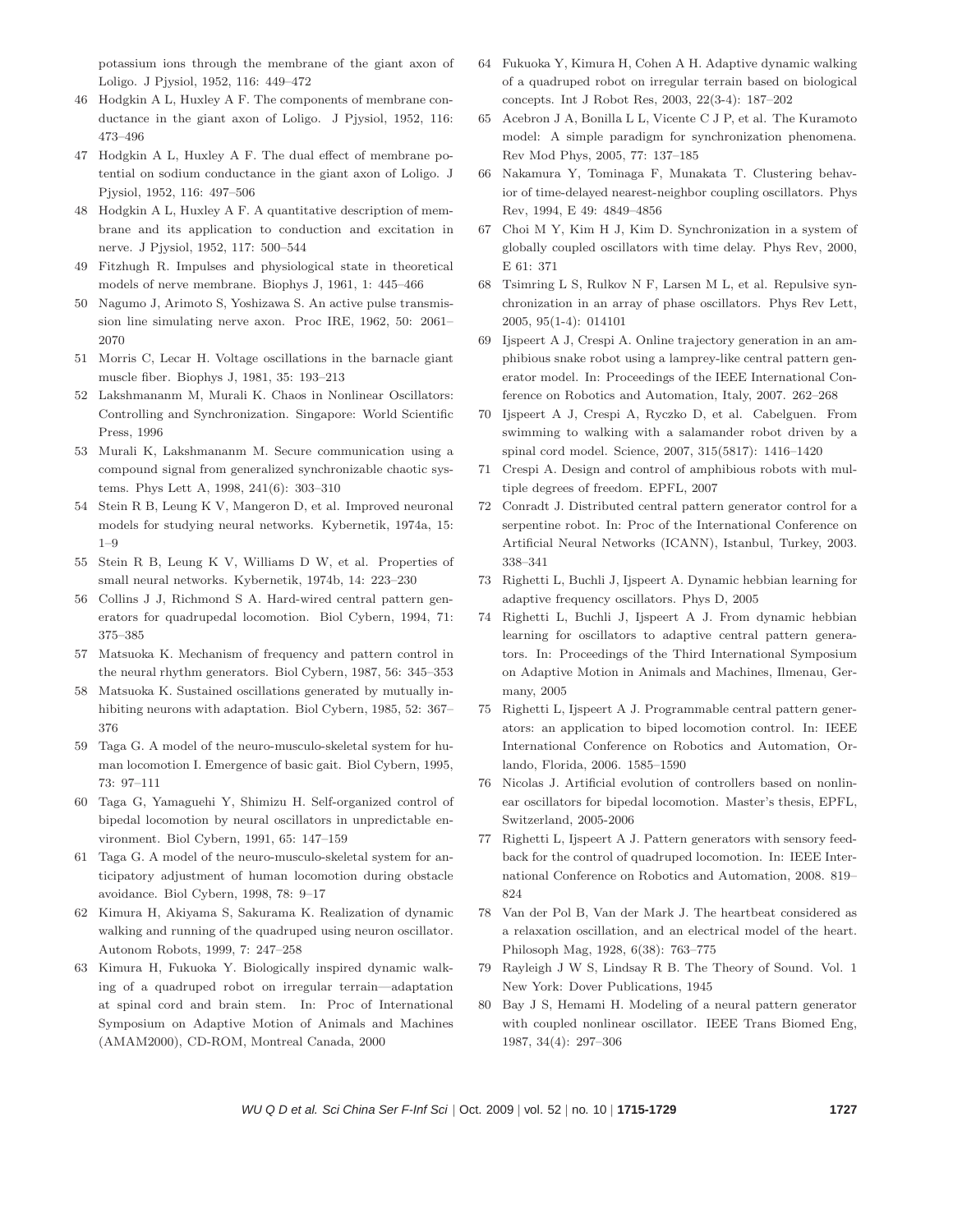- 81 Zielinska T. Coupled oscillators utilized as gait rhythm generators of a two-legged walking machine. Biol Cybern, 1996, 74: 263–273
- 82 de Pina Filho A C, Dutra M S, Raptopoulos L S C. Modeling of a bipedal robot using mutually coupled Rayleigh oscillators. Biol Cybern, 2005, 92: 1–7
- 83 Dutra M S, de Pina Filho A C, Romano V F. Modeling of a bipedal locomotor using coupled nonlinear oscillators of Van der Pol. Biol Cybern, 2003, 88: 286–292
- 84 Shan J, Shi C J, Pin C J. Design of central pattern generator for humanoid robot walking based on multi-objective GA. In: Proc of the 2000 IEEE/RSJ International Conference on Intelligent Robots and Systems, 2000. 3: 1930–1935
- 85 Ijspeert A J. A neuromechanical investigation of salamander locomotion. In: Proc of International Symposium on Adaptive Motion of Animals and Machines (AMAM2000), CD-ROM, Montreal Canada, 2000
- 86 Ijspeert A J, Hallam J, Willshaw D. Evolving swimming controllers for a simulated lamprey with inspiration from neurobiology. Adapt Behav, 1999, 7(2): 151–172
- 87 Ijspeert A J, Kodjabachian J. Evolution and development of a central pattern generator for the swimming of a lamprey. Artif Life, 1999, 5(3): 247–269
- 88 Ijspeert A J. A connectionist central pattern generator for the aquatic and terrestrial gaits of a simulated salamander. Biol Cybern, 2001, 84(5): 331–348
- 89 Lu Z L, Ma G S, Li B, et al. Serpentine locomotion of a snake-like robot controlled by cyclic inhibitory CPG model. Acta Autom Sin, 2006, 32(1): 133–139
- 90 Lu Z, Ma S, Li B, et al. 3D locomotion of a snake-like robot controlled by cyclic inhibitory CPG model. In: Proc 2006 IEEE Int Conf on Intelligent Robotics and System (IROS'06), Beijing: Institute of Electrical and Electronics Inc., 2006. 3897–3902
- 91 Inoue K, Ma S, Jin C. Neural oscillator network-based controller for meandering locomotion of snake-like robots. In: Proc 2004 IEEE Int Conf on Robotics and Automation (ICRA'04). New Orleans, Louisiana: Institute of Electrical and Electronics Inc., 2004. 5064–5069
- 92 Inagaki S, Yuasa H, Arai T. CPG model for autonomous decentralized multi-legged robot system-generation and transition of oscillation patterns and dynamics of oscillators. Robot Autonom Syst, 2003, 44(3-4): 171–179
- 93 Inagaki S, Yuasa H, Suzuki T, et al. Wave CPG model for autonomous decentralized multi-legged robot: Gait generation and walking speed control. Robot Autonom Syst, 2006, 54(2): 118–126
- 94 Delcomyn F. Walking robots and the central and peripheral control of locomotion in insects. Autonom Robot, 1999, 7: 259–270
- 95 Beer R D, Chiel H J, Quinn R D, et al. A distributed neural network architecture for hexapod robot locomotion. Neural Comput, 1992, 4: 356–365
- 96 Inagaki S, Yuasa H, Suzuki T, et al. Wave CPG model for au-

tonomous decentralized multi-legged robot: Gait generation and walking speed control. Robot Autonom Syst, 2006, 54(2): 118–126

- 97 Barnes D. Hexapodal robot locomotion over uneven terrain. IEEE Control Appl, 1998, 1: 441–445
- 98 Goldman D I, Chen T S, Dudekand D M, et al. Dynamics of rapid vertical climbing in cockroaches reveals a template. J Exp Biol, 2006, 209(15): 2990–3000
- 99 Holmes P, Full R J, Koditschek D, et al. The dynamics of legged locomotion: Models, analyses, and challenges. SIAM Rev, 2006, 48(2): 207–304
- 100 Ayers J, Witting J. Biomimetic approaches to the control of underwater walking machines. Philos T Roy Soc A, 2007, 365(1850): 273–295
- 101 Ayers J, Rulkov N. Controlling biomimetic underwater robots with electronic nervous systems. In: Kato N, Kamimura S, eds. Bio-mechanisms of Swimming and Flying: Fluid Dynamics, Biomimetic Robots, and Sports Science. Berlin: Spring-Verlag, 2008. 295–306
- 102 Kimura H, Fukuoka Y, Cohen A H. Adaptive dynamic walking of a quadruped robot on natural ground based on biological concepts. Int J Robot Res, 2007, 26(5): 475–490
- 103 Kimura H, Tsuchiya K, Ishiguro A, et al. Adaptive Motion of Animals and Machines. Berlin: Springer-Verlag, 2005
- 104 Ilg W, Albiez J, Jedele H, et al. Adaptive periodic movement control for the four legged walking machine BISAM. In: IEEE Robotics and Automation. Detroit Michigan, 1999. 2354–2359
- 105 Tsujita K, Tsuchiya K, Onat A. Adaptive gait pattern control of a quadruped locomotion robot. In: Proceedings of IEEE/RSJ IROS, Wailes, Hawaii. 2001. 2318–2325
- 106 Tsujita K, Tsuchiya K, Onat A. Decentralized autonomous control of a quadrupedal locomotion robot using oscillators. Artif Life Robot, 2001, 5: 152–158
- 107 Billard A, Ijspeert A J. Biologically inspired neural controllers for motor control in a quadruped robot. In: Proceedings of the International Joint Conference on Neural Networks. Piscataway, NJ, USA: IEEE, 2000. 637–641
- 108 Zhang J Q, Chen Q J. Learning based gaits evolution for an AIBO dog. In: 2007 IEEE Congress on Evolutionary Computation, Sep. 25-28, Singapore, 2007. 1523–1526
- 109 Liu C J, Chen Q J, Zhang J Q. Coupled Van der Pol oscillators utilised as central pattern generators for quadruped locomotion. In: Chinese Control and Decision Conference, Guilin, China, 2009
- 110 Xu T, Chen Q J. Research and implementation of automatic gait evolution for 4-legged robot. Robot, 2009, 31(1): 72–81
- 111 Liu C J, Chen Y F, Zhang J Q, et al. CPG Driven locomotion control of quadruped robot. In: IEEE International Conference on Systems, Man, and Cybernetics, San Antonio, Texas, USA, 2009
- 112 Lewis M A, Tenore F, Etienne-Cummings R. CPG design using inhibitory networks. In: Proceedings of the IEEE International Conference on Robotics and Automation. Piscataway, NJ, USA: IEEE, 2005. 3682–3687